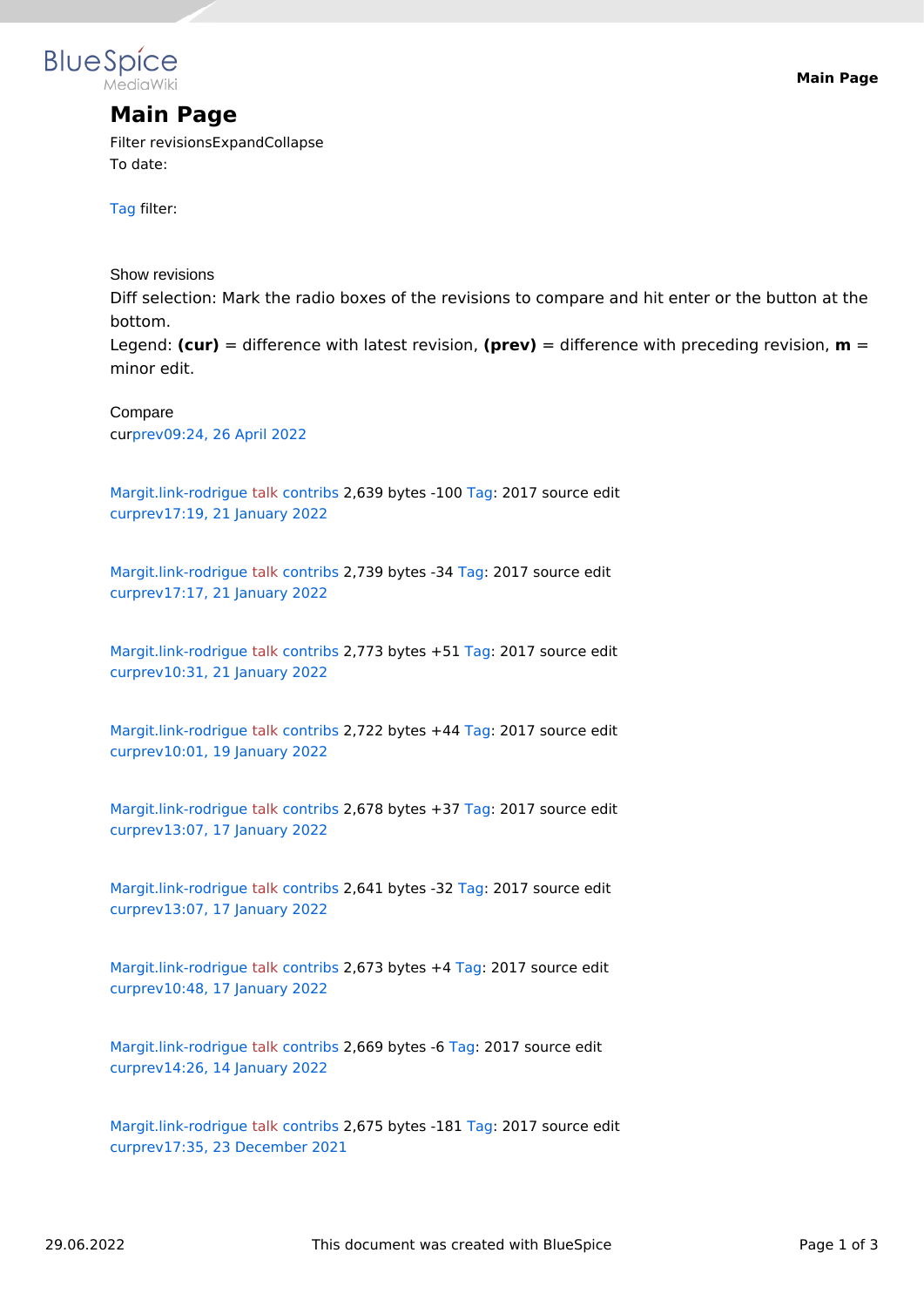

[Margit.link-rodrigue](https://en.wiki.bluespice.com/wiki/User:Margit.link-rodrigue) [talk](https://en.wiki.bluespice.com/w/index.php?title=User_talk:Margit.link-rodrigue&action=view) [contribs](https://en.wiki.bluespice.com/wiki/Special:Contributions/Margit.link-rodrigue) 2,856 bytes -34 [Tag:](https://en.wiki.bluespice.com/wiki/Special:Tags) 2017 source edit [cur](https://en.wiki.bluespice.com/w/index.php?title=Main_Page&diff=3331&oldid=1811)[prev](https://en.wiki.bluespice.com/w/index.php?title=Main_Page&diff=1811&oldid=1807)[16:25, 23 December 2021](https://en.wiki.bluespice.com/w/index.php?title=Main_Page&oldid=1811)

[Margit.link-rodrigue](https://en.wiki.bluespice.com/wiki/User:Margit.link-rodrigue) [talk](https://en.wiki.bluespice.com/w/index.php?title=User_talk:Margit.link-rodrigue&action=view) [contribs](https://en.wiki.bluespice.com/wiki/Special:Contributions/Margit.link-rodrigue) 2,890 bytes -1 [Tag](https://en.wiki.bluespice.com/wiki/Special:Tags): 2017 source edit [cur](https://en.wiki.bluespice.com/w/index.php?title=Main_Page&diff=3331&oldid=1807)[prev](https://en.wiki.bluespice.com/w/index.php?title=Main_Page&diff=1807&oldid=1689)[16:17, 23 December 2021](https://en.wiki.bluespice.com/w/index.php?title=Main_Page&oldid=1807)

[Margit.link-rodrigue](https://en.wiki.bluespice.com/wiki/User:Margit.link-rodrigue) [talk](https://en.wiki.bluespice.com/w/index.php?title=User_talk:Margit.link-rodrigue&action=view) [contribs](https://en.wiki.bluespice.com/wiki/Special:Contributions/Margit.link-rodrigue) 2,891 bytes +156 [Tag:](https://en.wiki.bluespice.com/wiki/Special:Tags) 2017 source edit [cur](https://en.wiki.bluespice.com/w/index.php?title=Main_Page&diff=3331&oldid=1689)[prev](https://en.wiki.bluespice.com/w/index.php?title=Main_Page&diff=1689&oldid=1676)[13:06, 22 December 2021](https://en.wiki.bluespice.com/w/index.php?title=Main_Page&oldid=1689)

[Margit.link-rodrigue](https://en.wiki.bluespice.com/wiki/User:Margit.link-rodrigue) [talk](https://en.wiki.bluespice.com/w/index.php?title=User_talk:Margit.link-rodrigue&action=view) [contribs](https://en.wiki.bluespice.com/wiki/Special:Contributions/Margit.link-rodrigue) 2,735 bytes 0 [Tag](https://en.wiki.bluespice.com/wiki/Special:Tags): 2017 source edit [cur](https://en.wiki.bluespice.com/w/index.php?title=Main_Page&diff=3331&oldid=1676)[prev](https://en.wiki.bluespice.com/w/index.php?title=Main_Page&diff=1676&oldid=1675)[10:56, 22 December 2021](https://en.wiki.bluespice.com/w/index.php?title=Main_Page&oldid=1676)

[Margit.link-rodrigue](https://en.wiki.bluespice.com/wiki/User:Margit.link-rodrigue) [talk](https://en.wiki.bluespice.com/w/index.php?title=User_talk:Margit.link-rodrigue&action=view) [contribs](https://en.wiki.bluespice.com/wiki/Special:Contributions/Margit.link-rodrigue) 2,735 bytes -10 [Tag:](https://en.wiki.bluespice.com/wiki/Special:Tags) 2017 source edit [cur](https://en.wiki.bluespice.com/w/index.php?title=Main_Page&diff=3331&oldid=1675)[prev](https://en.wiki.bluespice.com/w/index.php?title=Main_Page&diff=1675&oldid=1674)[10:50, 22 December 2021](https://en.wiki.bluespice.com/w/index.php?title=Main_Page&oldid=1675)

[Margit.link-rodrigue](https://en.wiki.bluespice.com/wiki/User:Margit.link-rodrigue) [talk](https://en.wiki.bluespice.com/w/index.php?title=User_talk:Margit.link-rodrigue&action=view) [contribs](https://en.wiki.bluespice.com/wiki/Special:Contributions/Margit.link-rodrigue) 2,745 bytes 0 [Tag](https://en.wiki.bluespice.com/wiki/Special:Tags): 2017 source edit [cur](https://en.wiki.bluespice.com/w/index.php?title=Main_Page&diff=3331&oldid=1674)[prev](https://en.wiki.bluespice.com/w/index.php?title=Main_Page&diff=1674&oldid=1520)[10:46, 22 December 2021](https://en.wiki.bluespice.com/w/index.php?title=Main_Page&oldid=1674)

[Margit.link-rodrigue](https://en.wiki.bluespice.com/wiki/User:Margit.link-rodrigue) [talk](https://en.wiki.bluespice.com/w/index.php?title=User_talk:Margit.link-rodrigue&action=view) [contribs](https://en.wiki.bluespice.com/wiki/Special:Contributions/Margit.link-rodrigue) 2,745 bytes -3 [Tag](https://en.wiki.bluespice.com/wiki/Special:Tags): 2017 source edit [cur](https://en.wiki.bluespice.com/w/index.php?title=Main_Page&diff=3331&oldid=1520)[prev](https://en.wiki.bluespice.com/w/index.php?title=Main_Page&diff=1520&oldid=1500)[17:00, 20 December 2021](https://en.wiki.bluespice.com/w/index.php?title=Main_Page&oldid=1520)

[WikiSysop](https://en.wiki.bluespice.com/wiki/User:WikiSysop) [talk](https://en.wiki.bluespice.com/w/index.php?title=User_talk:WikiSysop&action=view) [contribs](https://en.wiki.bluespice.com/wiki/Special:Contributions/WikiSysop) 2,748 bytes +1 [Tag:](https://en.wiki.bluespice.com/wiki/Special:Tags) 2017 source edit [cur](https://en.wiki.bluespice.com/w/index.php?title=Main_Page&diff=3331&oldid=1500)[prev](https://en.wiki.bluespice.com/w/index.php?title=Main_Page&diff=1500&oldid=1498)[16:01, 20 December 2021](https://en.wiki.bluespice.com/w/index.php?title=Main_Page&oldid=1500)

[WikiSysop](https://en.wiki.bluespice.com/wiki/User:WikiSysop) [talk](https://en.wiki.bluespice.com/w/index.php?title=User_talk:WikiSysop&action=view) [contribs](https://en.wiki.bluespice.com/wiki/Special:Contributions/WikiSysop) 2,747 bytes -3 [Tag](https://en.wiki.bluespice.com/wiki/Special:Tags): 2017 source edit [cur](https://en.wiki.bluespice.com/w/index.php?title=Main_Page&diff=3331&oldid=1498)[prev](https://en.wiki.bluespice.com/w/index.php?title=Main_Page&diff=1498&oldid=1431)[16:01, 20 December 2021](https://en.wiki.bluespice.com/w/index.php?title=Main_Page&oldid=1498)

[WikiSysop](https://en.wiki.bluespice.com/wiki/User:WikiSysop) [talk](https://en.wiki.bluespice.com/w/index.php?title=User_talk:WikiSysop&action=view) [contribs](https://en.wiki.bluespice.com/wiki/Special:Contributions/WikiSysop) 2,750 bytes +2 [Tag:](https://en.wiki.bluespice.com/wiki/Special:Tags) 2017 source edit [cur](https://en.wiki.bluespice.com/w/index.php?title=Main_Page&diff=3331&oldid=1431)[prev](https://en.wiki.bluespice.com/w/index.php?title=Main_Page&diff=1431&oldid=1430)[13:34, 20 December 2021](https://en.wiki.bluespice.com/w/index.php?title=Main_Page&oldid=1431)

[WikiSysop](https://en.wiki.bluespice.com/wiki/User:WikiSysop) [talk](https://en.wiki.bluespice.com/w/index.php?title=User_talk:WikiSysop&action=view) [contribs](https://en.wiki.bluespice.com/wiki/Special:Contributions/WikiSysop) 2,748 bytes -44 [Tag](https://en.wiki.bluespice.com/wiki/Special:Tags): 2017 source edit [cur](https://en.wiki.bluespice.com/w/index.php?title=Main_Page&diff=3331&oldid=1430)[prev](https://en.wiki.bluespice.com/w/index.php?title=Main_Page&diff=1430&oldid=1429)[13:30, 20 December 2021](https://en.wiki.bluespice.com/w/index.php?title=Main_Page&oldid=1430)

[WikiSysop](https://en.wiki.bluespice.com/wiki/User:WikiSysop) [talk](https://en.wiki.bluespice.com/w/index.php?title=User_talk:WikiSysop&action=view) [contribs](https://en.wiki.bluespice.com/wiki/Special:Contributions/WikiSysop) 2,792 bytes +1 [Tag:](https://en.wiki.bluespice.com/wiki/Special:Tags) 2017 source edit [cur](https://en.wiki.bluespice.com/w/index.php?title=Main_Page&diff=3331&oldid=1429)[prev](https://en.wiki.bluespice.com/w/index.php?title=Main_Page&diff=1429&oldid=1428)[13:28, 20 December 2021](https://en.wiki.bluespice.com/w/index.php?title=Main_Page&oldid=1429)

[WikiSysop](https://en.wiki.bluespice.com/wiki/User:WikiSysop) [talk](https://en.wiki.bluespice.com/w/index.php?title=User_talk:WikiSysop&action=view) [contribs](https://en.wiki.bluespice.com/wiki/Special:Contributions/WikiSysop) 2,791 bytes -73 [Tag](https://en.wiki.bluespice.com/wiki/Special:Tags): 2017 source edit [cur](https://en.wiki.bluespice.com/w/index.php?title=Main_Page&diff=3331&oldid=1428)[prev](https://en.wiki.bluespice.com/w/index.php?title=Main_Page&diff=1428&oldid=58)[13:21, 20 December 2021](https://en.wiki.bluespice.com/w/index.php?title=Main_Page&oldid=1428)

[WikiSysop](https://en.wiki.bluespice.com/wiki/User:WikiSysop) [talk](https://en.wiki.bluespice.com/w/index.php?title=User_talk:WikiSysop&action=view) [contribs](https://en.wiki.bluespice.com/wiki/Special:Contributions/WikiSysop) 2,864 bytes -455 [Tag:](https://en.wiki.bluespice.com/wiki/Special:Tags) [Visual edit](https://en.wiki.bluespice.com/w/index.php?title=Site:VisualEditor&action=view) [cur](https://en.wiki.bluespice.com/w/index.php?title=Main_Page&diff=3331&oldid=58)[prev](https://en.wiki.bluespice.com/w/index.php?title=Main_Page&diff=58&oldid=1)[11:11, 3 December 2021](https://en.wiki.bluespice.com/w/index.php?title=Main_Page&oldid=58)